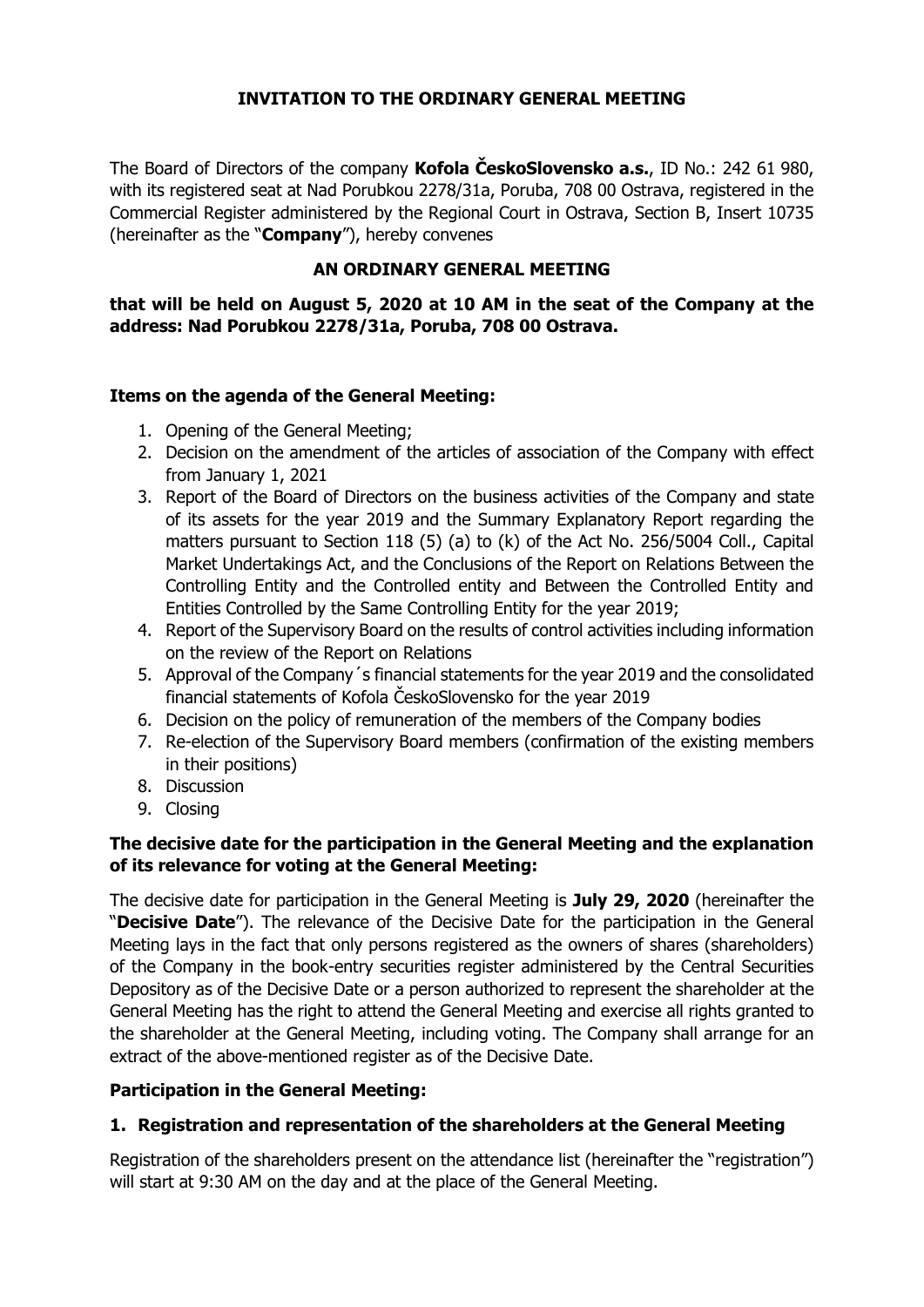A shareholder who is a natural person shall prove its identity presenting their identification card or passport.

A shareholder that is a legal entity participates in a General Meeting through a person entitled to represent the shareholder, namely its statutory body or member of its statutory body (authorized person). The authorized person shall submit an original or a certified copy of a registry extract or another reliable document that proves the existence of the shareholder and the authorization of the authorized person to represent the shareholder. These documents **shall not be older than three (3) months**. If these documents are not issued in Czech or English, an **official translation** of the documents or their necessary part **into Czech or English** must be attached. An authorized person shall also present their identification card or passport in order to prove their identity.

A Power of Attorney for the General Meeting must be granted in writing and state clearly whether it was granted for the representation at one or more General Meetings of the Company.

If a shareholder who is a natural person is represented by an agent, the agent must, before being admitted to the General Meeting, submit a Power of Attorney in writing signed **with an officially verified signature of the shareholder**.

If a shareholder that is a legal entity is represented by an agent, the agent must, before being admitted to the General Meeting, submit a Power of Attorney in writing signed by one or more authorized person(s) on behalf of the shareholder according to the manner of representation of the shareholder resulting from a registry extract or other reliable document, the **signature(s) being officially verified**. A proxy of a shareholder that is a legal entity must submit, along with the Power of Attorney, an original or a certified copy of a registry extract or another reliable document that will prove the existence of the shareholder and the authorization of the authorized person(s) who signed the Power of Attorney on behalf of the shareholder. These documents (except for the Power of Attorney) shall **not be older than three (3) months**. If these documents are not in Czech or English, an **official translation** of the documents or their necessary part **into Czech or English** must be attached. The proxy shall submit their identification card or passport in order to prove their identity.

The Company may allow a shareholder, a person authorized to act on behalf of a shareholder or an agent to the General Meeting if there is no doubt about their identity and their authorization to act on behalf of a shareholder even if the documents that shall be submitted under the above requirements (in accordance with par. 12.3. to 12.5. of the Articles of Association of the Company) are not submitted as fully signed or if the signatures are not notarized.

In exercising all rights attached to the shares recorded at the relevant account, including voting at General Meeting, a shareholder may be represented at the General Meeting also by a manager registered in the investment instruments register or other person authorised to exercise the rights attached to the shares in compliance with such register. Authorization of these persons at the registration is proved by the Extract from the investment instruments register arranged for by the Company (the manager registered in the investment instruments register does not have to submit a Power of Attorney granted to represent the shareholder).

The company hereby notifies the shareholders that a written form of a Power of Attorney that can be used for granting the power of attorney is available from July 3, 2020 till the day of the General Meeting at the Company registered seat at the address: Nad Porubkou 2278/31a, Poruba, 708 00 Ostrava on every business day from 10 a.m. to 3 p.m. Simultaneously, a form of the Power of Attorney will be posted during the same period on the Company´s website: [www.firma.kofola.cz](http://www.firma.kofola.cz/) under the link "INVESTOR" in the section "General Meeting". At own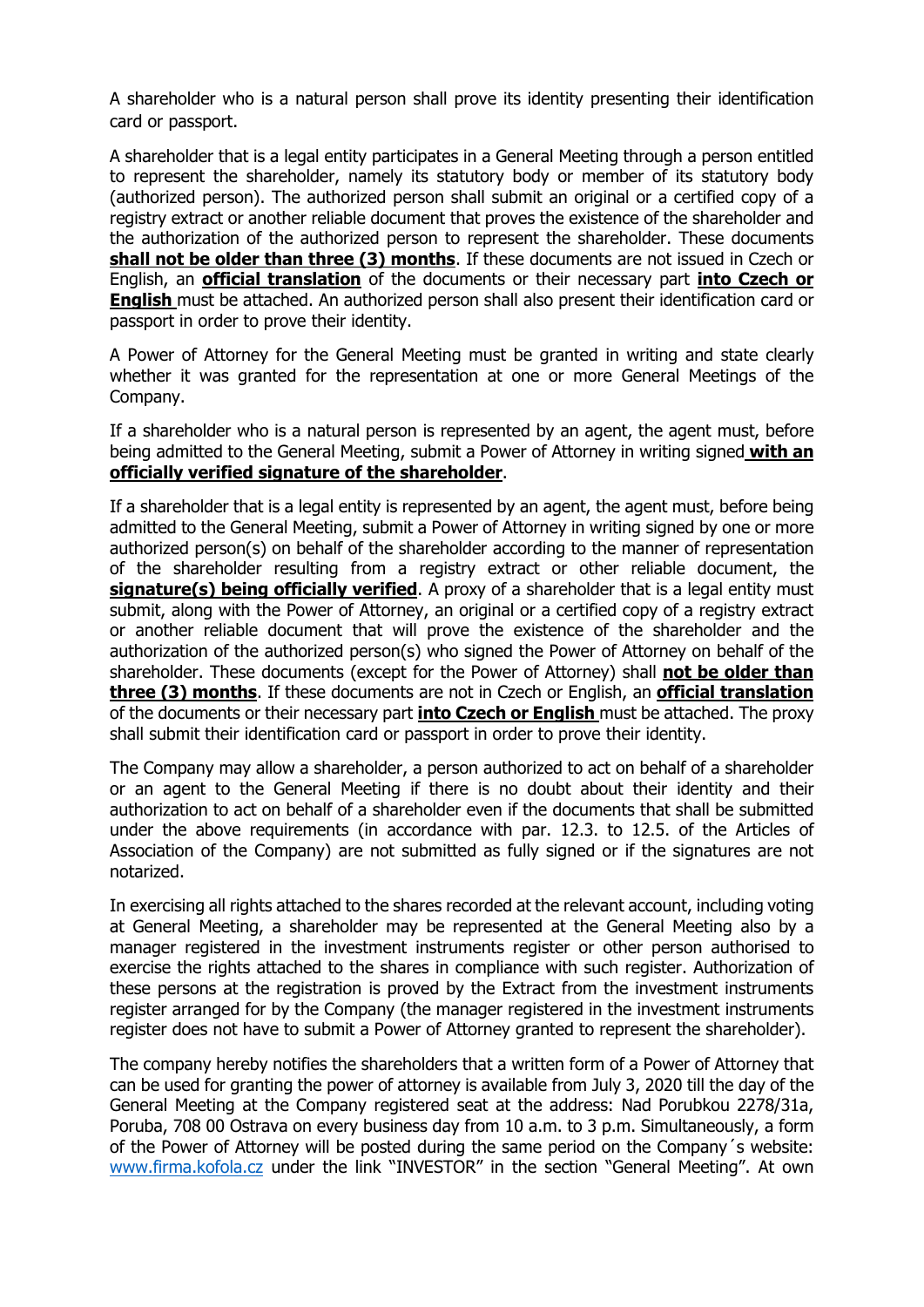expense and risk, everybody has the right to request a hard copy of a form of the Power of Attorney to be sent them (request to be sent to the registered seat of the Company) or via electronic means to the address: [valnahromada@kofola.cz.](mailto:valnahromada@kofola.cz)

At the following email address, the Company will accept electronic notices stating that a Power of Attorney was granted to represent a shareholder at the General Meeting or that it was revoked: [valnahromada@kofola.cz.](mailto:valnahromada@kofola.cz) This notice shall contain electronic signature issued by an accredited provider of certification services. Details concerning the acceptance or revocation of the Power of Attorney and requirements concerning the content are stated by the Board of Directors on the Company's website: [www.firma.kofola.cz.](http://www.firma.kofola.cz/)

### **2. Notice of the rights of shareholders related to the participation in the General Meeting, and the way of their exercise**

The shareholders are entitled to attend the General Meeting and vote at the General Meeting. At the General Meeting, the shareholders are further entitled to require and obtain explanations on matters concerning the Company or entities controlled by the Company from the Company, provided that such an explanation is necessary to be able to assess the matters included in the agenda of the General Meeting, or to exercise the shareholders' rights at the General Meeting. The period for presentation of a request by the shareholder at the General Meeting is five (5) minutes unless otherwise decided by the chair of the General Meeting. The shareholders are also entitled to submit a request or a counterproposal in writing; they are entitled to do so in the time period between the publication of the invitation to the General Meeting and the General Meeting. A written request for explanation may not exceed a page form A4, font size 12.

The shareholders are further entitled to make proposals and counterproposals on the matters included in the agenda of the General Meeting and raise objections against General Meeting resolutions. Every shareholder wishing to present a proposal or a counterproposal has five (5) minutes for the presentation of their proposal or counterproposal unless decided otherwise by the chair of the General Meeting.

The shareholders may exercise their rights in person, may be represented by their statutory body or agent or by a manager registered in the investment instruments register or a person authorised to exercise the rights attached to the shares according to the record in the investment instruments register.

The shareholders bear the costs related to their participation in the General Meeting.

The Board of Directors may refuse, in full or in part, to provide an explanation due to reasons stated by law. The explanation may be provided in a form of a summary response to multiple questions of a similar content. A shareholder shall also be conclusively presumed to have received an explanation when the information was posted on the Company's website no later than the day preceding the date of the General Meeting and is available to the shareholders at the place of the General Meeting.

An explanation of the matters concerning the ongoing General Meeting will be provided to the shareholder by the Company directly at the General Meeting. Where this is not possible due to the complexity of the explanation, it will be provided to the shareholders within 15 days after the General Meeting, even if it is no longer necessary to assess the discussions at the General Meeting or to exercise the shareholder's rights at the General Meeting.

### **a) Right to make proposals and counterproposals**

The shareholder is entitled to make proposals and counterproposals on matters included in the agenda of the General Meeting. If the shareholder intends to make a counterproposal on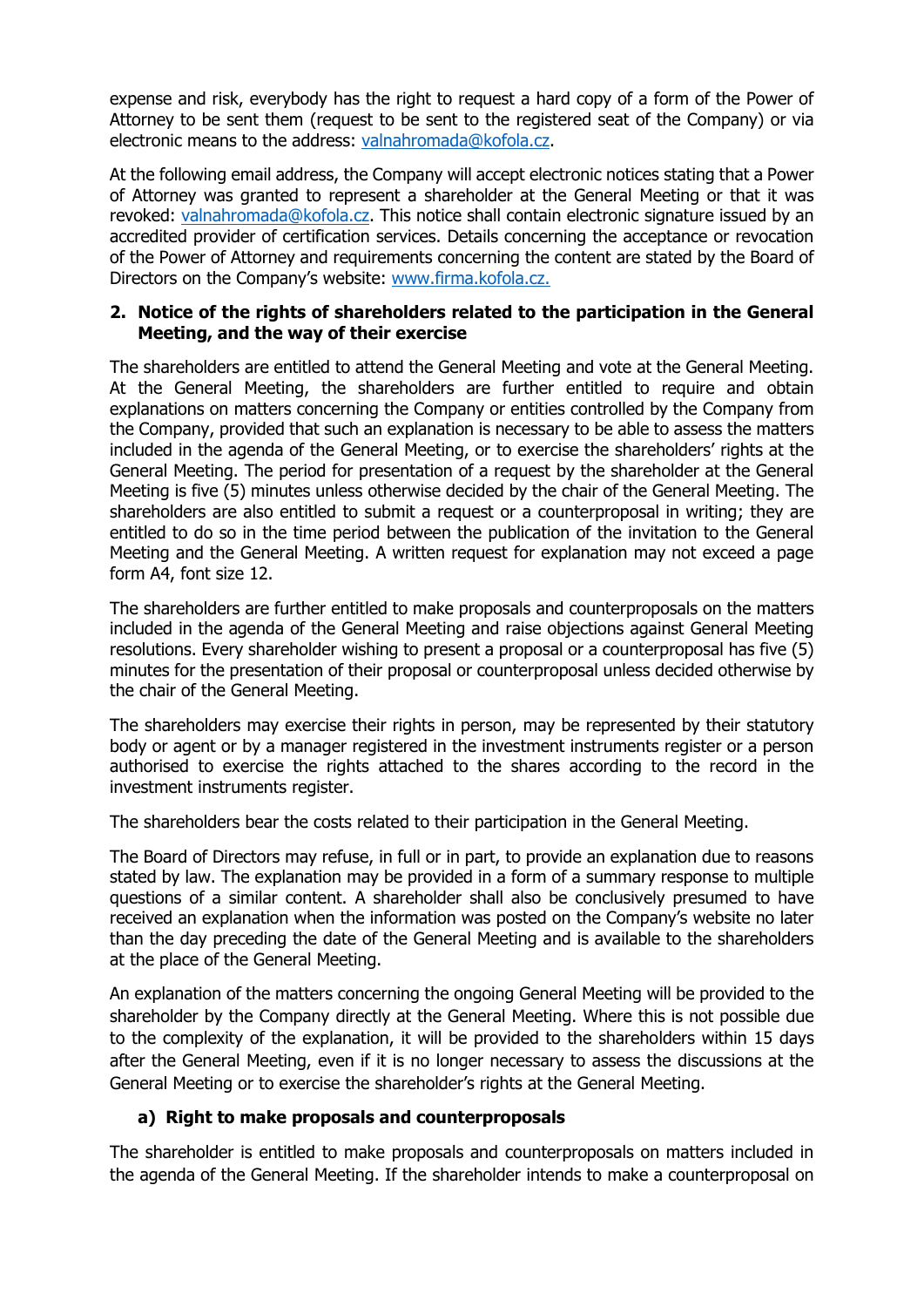matters included in the agenda of the General Meeting, the shareholder shall deliver its counterproposal at the latest fifteen (15) calendar days before the General Meeting; this shall not apply to proposals to appoint certain persons to the Company´s bodies: such proposals may be submitted by the shareholder not only prior to the General Meeting but also directly at the General Meeting. If a counterproposal was delivered after the distribution and publication of the invitation to the General Meeting, The Board of Directors shall publish the counterproposal within 5 days prior to the Decisive Date for a participation in the General Meeting, in a manner prescribed by the Act No. 90/2012 Coll., on commercial companies and cooperatives (act commercial corporations) ("**Business Corporations Act**") and the Articles of Association of the Company for convening of the General Meeting.

The Board of Directors shall notify the shareholders, in a manner prescribed by the Business Corporations Act and the Articles of Association of the Company for the convocation of the General Meeting, of the wording of the shareholder´s counterproposal accompanied by its opinion; this shall not apply if the notification would have been delivered less than 2 days before the date of the General Meeting or if the expenses for delivery would have been in gross disproportion to the relevance and content of the counterproposal and/or if the wording of the counterproposal contains more than 100 words. Where the counterproposal contains more than 100 words, the Board of Directors shall notify the shareholders of the substance of the counterproposal accompanied by its opinion and shall publish the counterproposal on the Company´s website [www.firma.kofola.cz.](http://www.firma.kofola.cz/)

# **b) The right to request a matter to be included in the agenda of the General Meeting**

The shareholder or shareholders who hold shares with an aggregate face value of at least 1 % of the registered capital (hereinafter as the "**Qualified Shareholder**") may request the Board of Directors to include a matter determined by them in the agenda of the General Meeting provided that every matter is accompanied by a draft resolution or its inclusion is justified. In the event that the request was delivered after the publication and distribution of the invitation to the General Meeting, the Board of Directors shall publish an addendum to the agenda of the General Meeting no later than five (5) days prior to the Decisive Date for the participation in the General Meeting, in the manner set by the Business Corporations Act and by the Articles of Association of the Company for convening a General Meeting.

# **3. Number of shares and voting rights**

The registered capital of the Company amounts to CZK 1,114,597,400 (in words: one billion one hundred and fourteen million five hundred and ninety-seven thousand four hundred Czech crowns) and is divided into 22,291,948 (in words: twenty two million two hundred and ninetyone thousand and nine hundred and forty-eight) listed common registered shares, each of a face value of CZK 50, issued as book-entry shares. Each share of the Company with a face value of CZK 50 carries one (1) vote. The total number of votes in the Company amounts to **22,291,948** (in words: twenty-two million two hundred and ninety-one thousand nine hundred and forty-eight) **votes**.

# **4. Participation in the General Meeting and voting**

All the shareholders present are registered in an attendance list that contains information required by the Business Corporation Act. If a person is refused to be registered in the attendance list and to be admitted to the General Meeting, the refusal and its reasoning shall be specified in the attendance list. The attendance list is available in the meeting room until the closing of the General Meeting.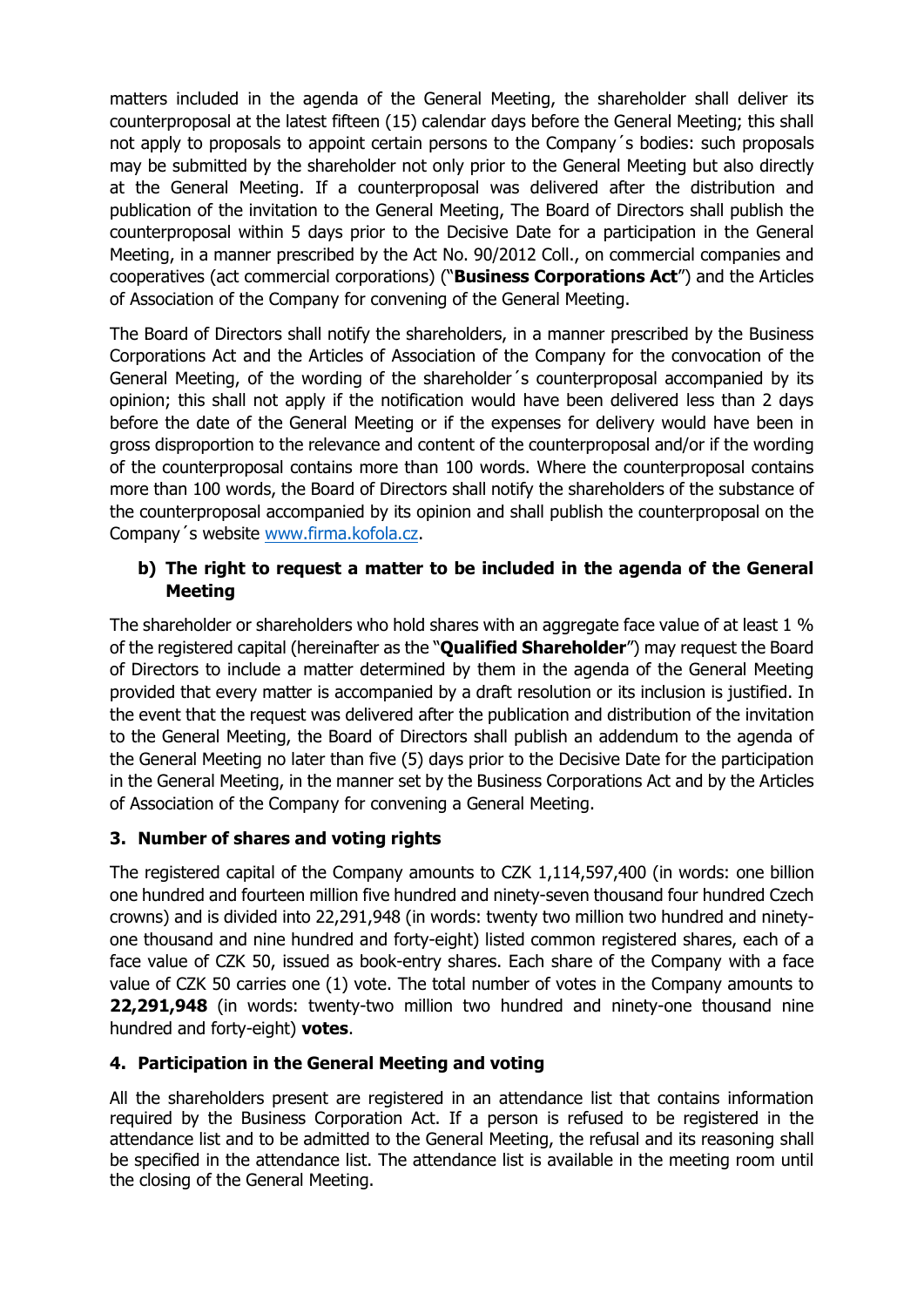Items on the agenda are discussed at the General Meeting gradually in the order specified in the invitation to the General Meeting. The items that are not on the agenda of the General Meeting can only be discussed or decided if all the shareholders agree with it.

The chair of the General Meeting shall call on a person who suggested a proposal to present the proposal, and then they shall call on a person who suggested a counterproposal to present the counterproposal. Every shareholder wishing to present a proposal or a counterproposal has five (5) minutes for the presentation of their proposal or counterproposal unless decided otherwise by the chair of the General Meeting.

Following the presentation of proposals or counterproposals concerning a particular agenda item, the chair of the General Meeting shall announce which proposals or counterproposals have been submitted. Prior to the voting, the chair of the General Meeting shall ask if there are any objections to the proposals, and the General Meeting shall listen to these objections if there are any. First, the proposal made by the Board of Directors is voted on, followed by the proposal of members of the Supervisory Board, and then by the proposals and counterproposals of the shareholders, in the order of their presentation. If a particular proposal (or a counterproposal) is accepted, there is no more voting on other proposals and counterproposals.

Voting at the General Meeting is performed in compliance with the Articles of Association of the Company and the Rules of Procedure and Voting Rules approved by the General Meeting (draft Rules of Procedure and Voting Rules is published on the Company´s website [www.firma.kofola.cz\)](http://www.firma.kofola.cz/).

When the voting is over, the chair of General Meeting shall announce the result of the voting.

Shareholders vote by raising a voting card indicating the number of votes that the respective shareholder obtained during the registration.

The General Meeting adopts decision by the majority of votes of the shareholders present, unless a different majority is required by law or by the Articles of Association of the Company.

The shareholders, members of the Board of Directors or members of the Supervisory Board may raise objections against a resolution of the General Meeting and require the objection to be recorded in the Minutes of the General Meeting. If the recording of the objection is not required, the minute taker is not obliged to record a content of such objection in the Minutes of the General Meeting.

### **5. Manner and procedure of correspondence voting**

The shareholders may also cast their votes by correspondence. The shareholders vote by sending the ballot to the address of the registered seat of the Company: Nad Porubkou 2278/31a, Poruba, 708 00 Ostrava. The ballot must be delivered to the address of the registered seat of the Company at least one (1) business day before the start of the General Meeting.

The shareholders voting by correspondence are considered present at the General Meeting only for the purpose of voting on those agenda items they casted their correspondence votes for.

Pursuant to Article 14 par. 14.3 of the Articles of Association of the Company, the correspondence vote must include:

(a) Name, surname, date of birth and residence address of the shareholder (if the shareholder is a natural person) or a representative of a shareholder,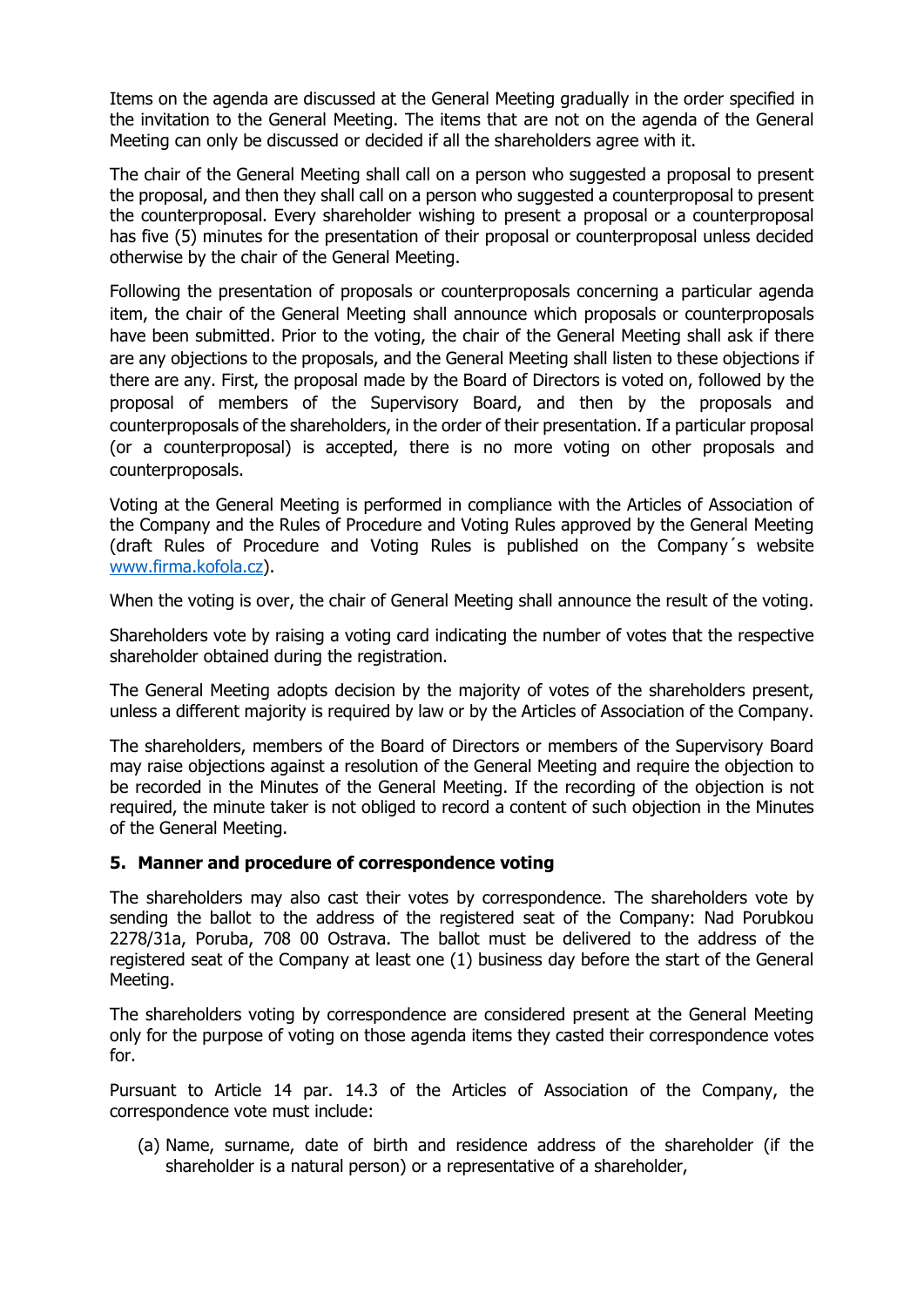- (b) Business name, registered seat and identification (registration) number of a shareholder (if the shareholder is a legal person),
- (c) Agenda item to which the vote relates,
- (d) Number and face value of shares of the shareholder at the shareholder's disposal,
- (e) Information whether the shareholder votes for, against or whether the shareholder abstains from voting, and
- (f) Officially verified signature of a person who signed the correspondence vote. If a correspondence vote is signed by a representative of the shareholder, the Power of Attorney signed by the shareholder (if the shareholder is an individual) or signed by an authorized person on behalf of the shareholder (if the shareholder is a legal entity) must be attached. The signatures on the Power of Attorney must be officially verified.

Correspondence voting of a shareholder that is a legal person must be accompanied by an original or certified copy of a registry extract or another reliable document proving the existence of the shareholder and the authorization of the authorized person(s) to sign the correspondence vote on behalf of the shareholder or to sign the Power of Attorney based on which a proxy signed the correspondence voting. If these documents are not in Czech or English, an **official translation** of the documents or a necessary part thereof **into Czech or English shall be attached. These documents (except for the Power of Attorney) may not be older than three (3) months.**

From July 3, 2020 to the day of the General Meeting (including), a form for correspondence voting is available to the shareholders for inspection and may be obtained at the registered seat of the Company at the address: Nad Porubkou 2278/31a, Poruba, 708 00 Ostrava, on business days from 10 a.m. to 3 p.m., as well as on the Company´s website [www.firma.kofola.cz](http://www.firma.kofola.cz/) under the link "INVESTOR" in the section "General meeting".

Correspondence vote may be approved by the Company even if not all the documents mentioned above were submitted or if the documents submitted were not notarized provided that there are no doubts as to the identity of the shareholder and their right to vote.

Correspondence vote received by the Company cannot be changed or cancelled. If the shareholder who voted by correspondence is also present at the General Meeting, correspondence vote is not considered.

#### **6. Information about the manner and place for obtaining documents**

The documents referred to in the provision 120b (1) of the Act No. 256/2004 Coll., Capital Market Undertakings Act, namely invitation to the General Meeting and other documents related to the agenda of the General Meeting, unless statutory provisions provide otherwise, a form for the correspondence voting, draft resolutions of the General Meeting and/or opinions of the Board of Directors about the individual items on the proposed agenda of the General Meeting, written version of received proposals or counterproposals of the shareholders, as well as a form of a Power of Attorney to represent a shareholder at the General Meeting are available for inspection at the registered seat of the Company at the address: Nad Porubkou 2278/31a, Poruba, 708 00 Ostrava, on business days from 10 a.m. to 3 p.m. from July 3, 2020 until the day of the General Meeting (including).

All these documents are also available to the shareholders on the Company´s website [www.firma.kofola.cz,](http://www.firma.kofola.cz/) under the link "INVESTOR" in the section "General meeting" from July 3, 2020. The information for the shareholders will also be provided on the day and at the place of the General Meeting.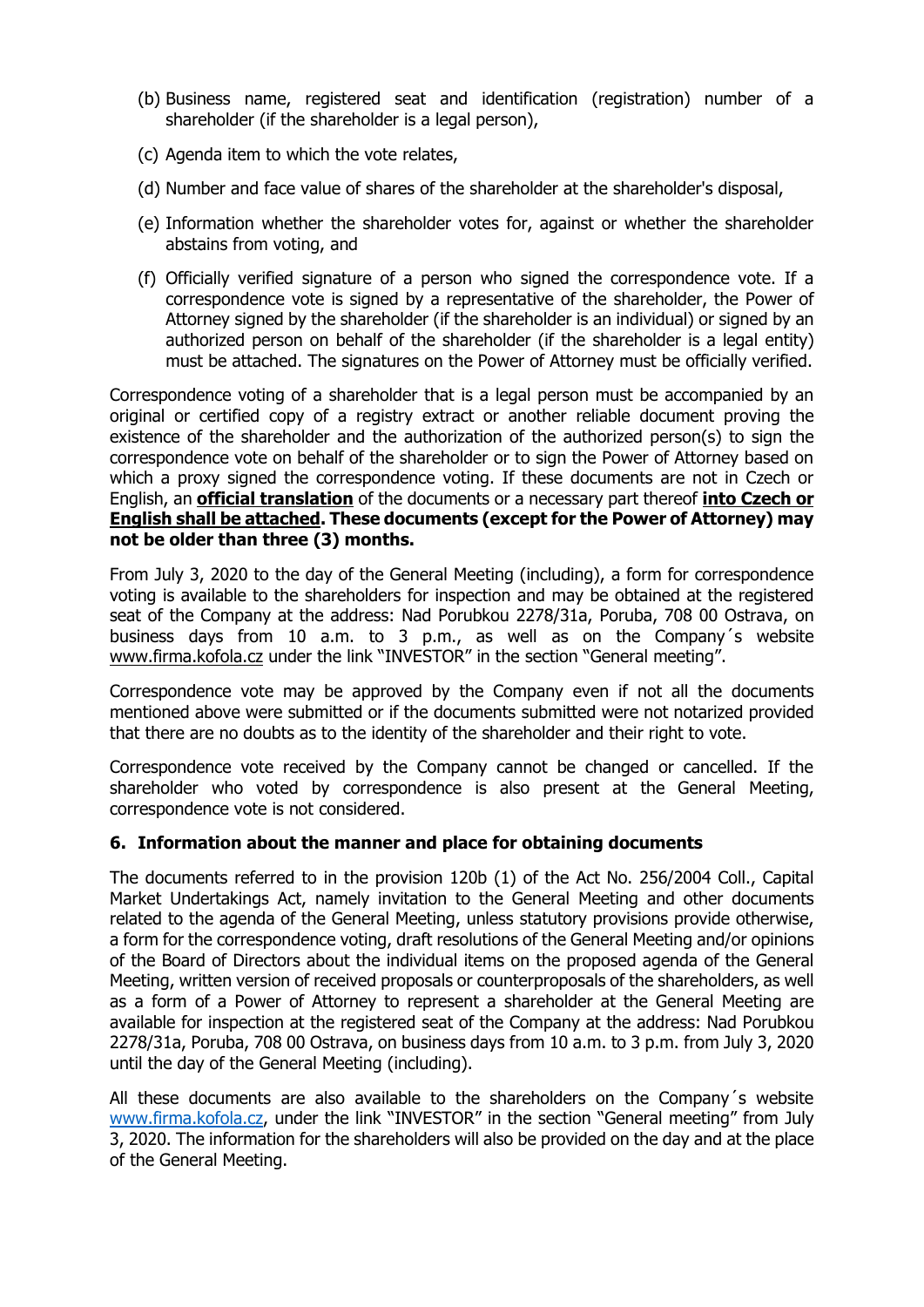### **Draft resolutions on the individual items of the agenda of the General Meeting and their reasoning:**

### **Para 2: Decision on the amendment of the Articles of Association of the Company with effect from January 1, 2021**

Draft resolution:

"The General Meeting of the Company has made the following decision to amend the Articles of Association of the Company with effect from January 1, 2021:

In Article 9 (9.2) of the Articles of Association of the Company the paragraph (a) is amended as follows:

"a share in profit and/or other own resources and/or liquidation surplus if a profit and/or other own resources and/or liquidation surplus is determined for distribution among shareholders;"

Article 9 (9.4) or the Articles of Association of the Company is amended as follows:

"A Shareholder has the right to make proposals and counterproposals on the matters included in the agenda of the General Meeting. Proposals and counterproposals delivered to the Company no later than 3 days before the General Meeting will be published on the Company's website by the Board of Directors without undue delay. If the proposals and counterproposals are delivered no later than 5 days before the General Meeting the Board of Directors will also publish its opinion without undue delay. Where the proposals and counterproposals include explanation, the explanation will also be published by the Bord of Directors."

In Article 11 (11.2) of the Articles of Association, the paragraphs (j) and (k) are inserted:

"(j) approve the remuneration policy and the reports on remuneration under the Capital Market Undertakings Act;

(k) approve significant transaction under Section 121s et seq. of the Capital Market Undertakings Act;"

The existing Article 11 (11.2) (j) is numbered as paragraph (l).

Article 11 (11.6) of the Articles of Association of the Company is amended as follows:

"An invitation to a General Meeting must include the statutory information. In the case of a proposal to amend the Articles of Association, also a brief, apt description, and the reasons concerning the intended amendment to the Articles of Association must be cited in the invitation. The full proposal of the amendment to the Articles of Association will be published by the Board of Directors on the website of the Company together with the invitation to the General Meeting and the Company will enable every shareholder to consult the amendment to the Articles of Association in the registered seat of the Company within the period stated in the invitation to the General Meeting; the shareholders will be notified of this right in the invitation to the General Meeting."

At the end of Article 12 (12.2) of the Company Articles of Association, a following sentence is inserted: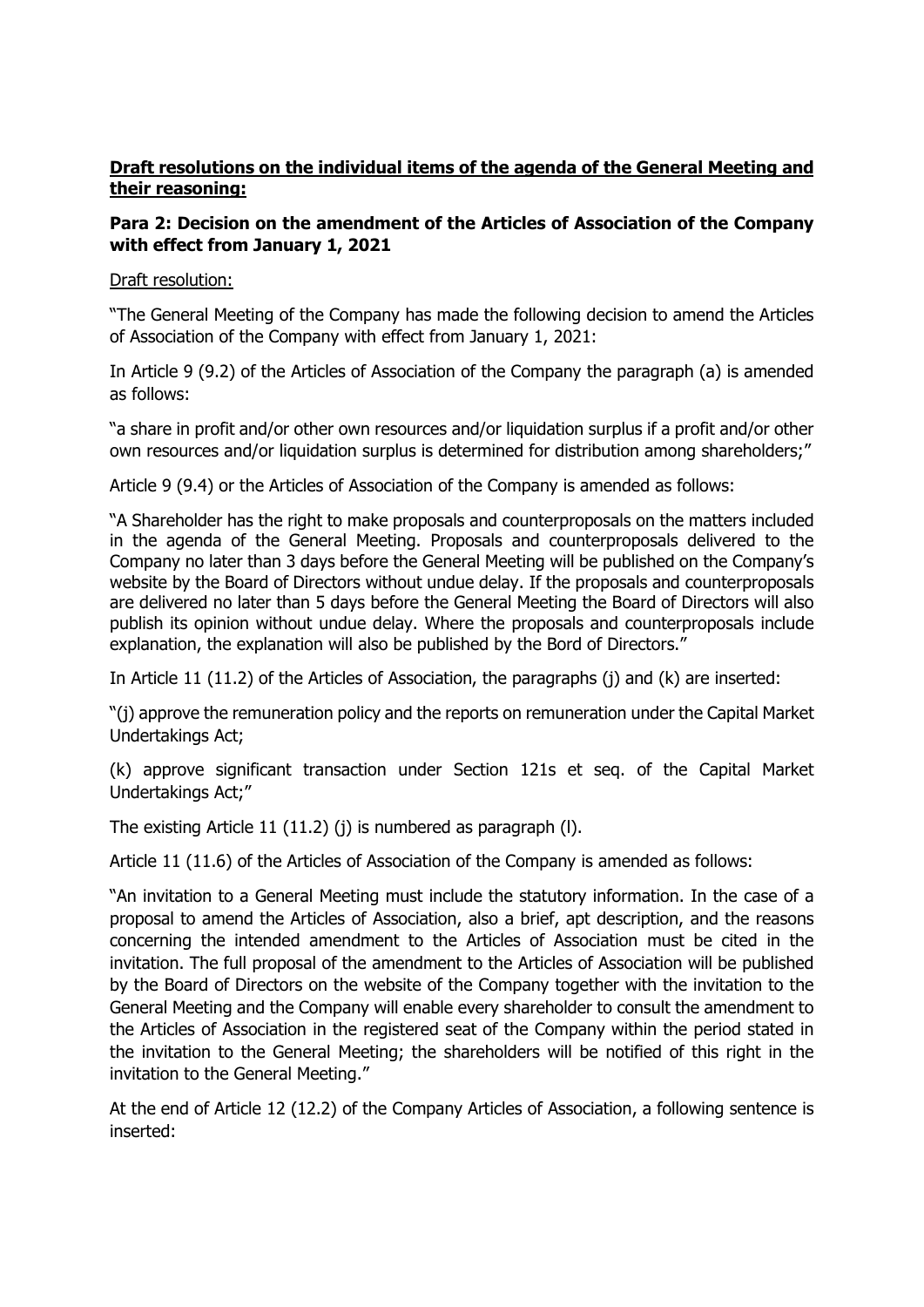"The participation of a person designated by the shareholder under Section 399 (2) of the Business Corporations Act is not allowed, except for a person assisting to a shareholder who has disability under the relevant legislation."

### Reasoning:

The purpose of the proposed amendment to the Company Articles of Association is to bring the Company Articles of Association in line with the relevant legislation, namely the amendment of the Business Corporations Act effective as of January 1 2021 and the effective amendment of the Act No. 256/2004 Coll., Capital Market Undertakings Act.

**Para 3: Report of the Board of Directors on the business activities of the Company and state of its assets for the year 2019 and the Summary Explanatory Report regarding the matters pursuant to Section 118 par. 5 letter a) to k) of the Act No. 256/2004 Coll., Capital Market Undertakings Act, and the Conclusions of the Report on Relations Between the Controlling Entity and the Controlled entity and Between the Controlled Entity and Entities Controlled by the Same Controlling Entity for the year 2019**

#### Explanation:

Report of the Board of Directors on the business activities of the Company and the state of its assets for the year 2019 and the Summary Explanatory Report regarding the matters pursuant to Section 118 par. 9 of the Capital Market Undertakings Act and the Conclusions of Report on Relations between Related Persons are submitted to the General Meeting in accordance with the law and the Articles of Association of the Company. Report of the Board of Directors on the Business Activities, the Summary Explanatory Report as well as the Report on Relations are part of the Annual Report of the Company. This item on the agenda shall not be subject to vote.

### **Para 4: Report of the Supervisory Board on the results of control activities including information on the review of the Report on Relations**

#### Explanation:

The Supervisory Board Report on the results of control activities, also including opinion on the ordinary financial statements of the Company and consolidated financial statements of Kofola ČeskoSlovensko and a proposal how to dispose of economic results of the Company for the year 2019, as well as the information on the results of review of the Report on and an opinion thereon are submitted to the General Meeting in accordance with the law and the Articles of Association of the Company. This item on the agenda shall not be subject to voting.

### **Para 5: Approval of the Company´s financial statements for the year 2019 and the consolidated financial statements of Kofola ČeskoSlovensko for the year 2019**

#### Draft Resolution (1):

"The General Meeting approves the annual financial statements of the Company as of 31/12/2019."

#### Draft Resolution (2):

"The General Meeting approves the consolidated financial statements of Kofola ČeskoSlovensko as of 31/12/2019."

#### Reasoning: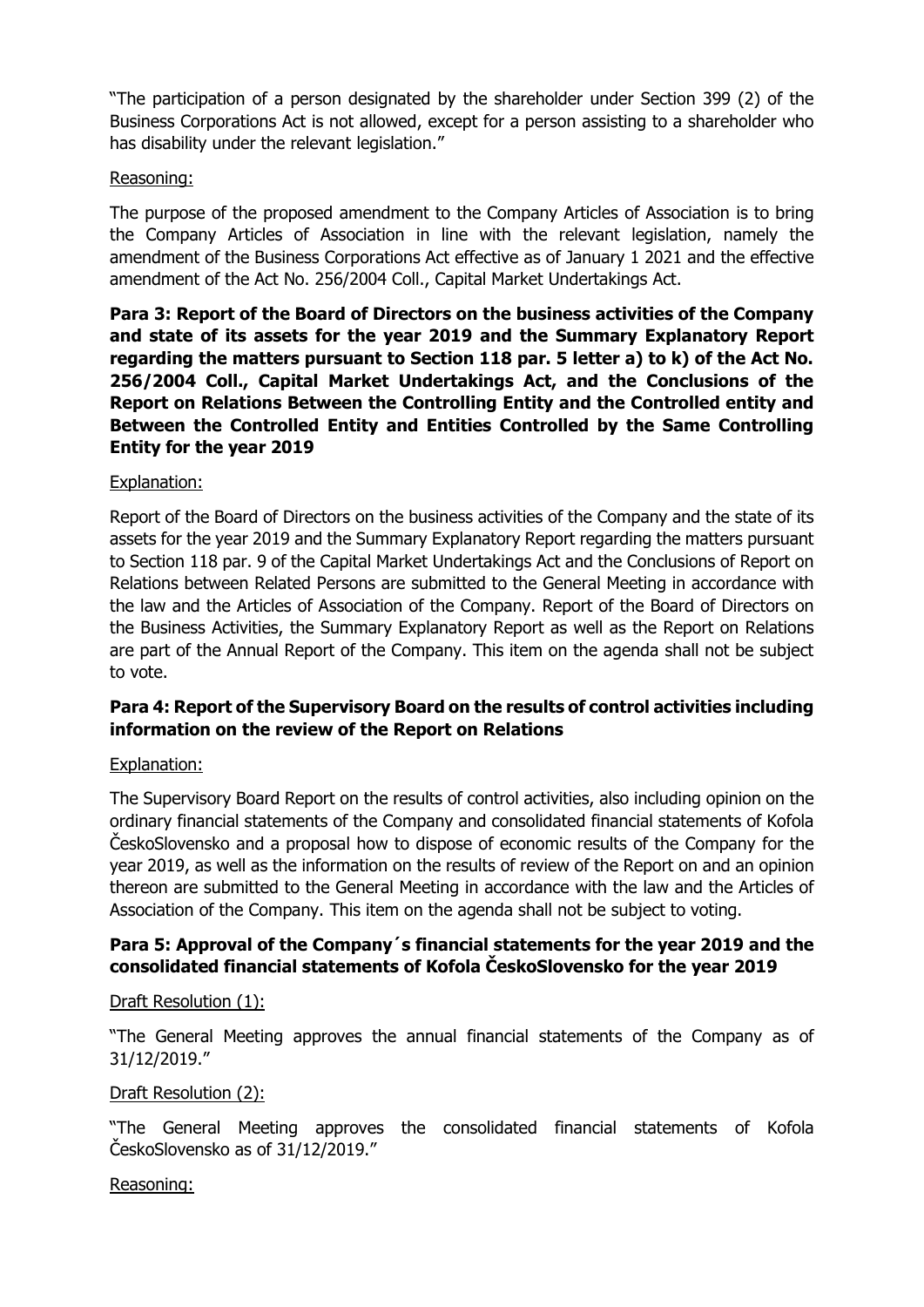In compliance with the legal provisions, the annual financial statements of the Company as of 31/12/2019 as well as the consolidated financial statements of Kofola ČeskoSlovensko as of 31/12/2019 are submitted by the Board of Directors of the Company to be approved at the General Meeting.

The annual financial statements and the consolidated financial statements present a true and fair view of the state and transfers of the property and other assets, obligations and other liabilities as well as costs and income, economic results of the Company and consolidated level of the Company. The financial statement and the consolidated financial statement were reviewed by the Auditor with the conclusion that the Auditor recommended the General Meeting to approve them.

The annual financial statement as well as the consolidated financial statement are included in the Annual Report of the Company for 2019, available on the Company's website as of July 3, 2020: [www.firma.kofola.cz](http://www.firma.kofola.cz/) under the link "INVESTOR" in the section "General Meeting" and available in the registered seat of the Company at Nad Porubkou 2278/31a, Poruba, 708 00 Ostrava on business days from 10 AM to 3 PM until the day of the General Meeting for the shareholders for inspection.

Comment on the fact a decision on the distribution of profit and loss is not placed on the agenda of the General Meeting:

Even though the Company has generated profit in 2019, the Board of Directors decided not to place the decision on the distribution of the Company's profit on agenda of the General Meeting.

Since early 2020, the Company, or more precisely the entire Kofola ČeskoSlovensko group faces the public administration restrictions related to the spread of COVID-19 disease in all the countries whose markets the group operates on. Among other things, the HoReCa segment in which the position of Kofola ČeskoSlovensko group has been very strong on the market in the recent years was hit particularly hard by the restrictions. Even though the Kofola ČeskoSlovensko group has managed to maintain the turnover and the EBITDA level in 1.Q 2020 and it is well prepared for the rest of the year, it has still been touched by the negative impact of the pandemic. The speed of the relaunching of the hampered economy and the future development of COVID-19 disease are still largely unknown.

The Company used the moratorium on credit repayment introduced until October 31, 2020 to mitigate the negative impact of the pandemic. Within the period of the moratorium, the payment of dividend by the Company is restricted.

On the above mentioned grounds, the Board of Directors of the Company has decided to suspend the dividend policy until the point at which the Company will be able to better assess the impact of the pandemic and the payment will not be restricted by the applicable legislation.

The Supervisory Board has reviewed the above-mentioned decision of the Board of Directors and approved without reservation.

### **Para 6: Decision on the policy of remuneration of the Board of Directors members and the Supervisory Board members**

Draft Resolution: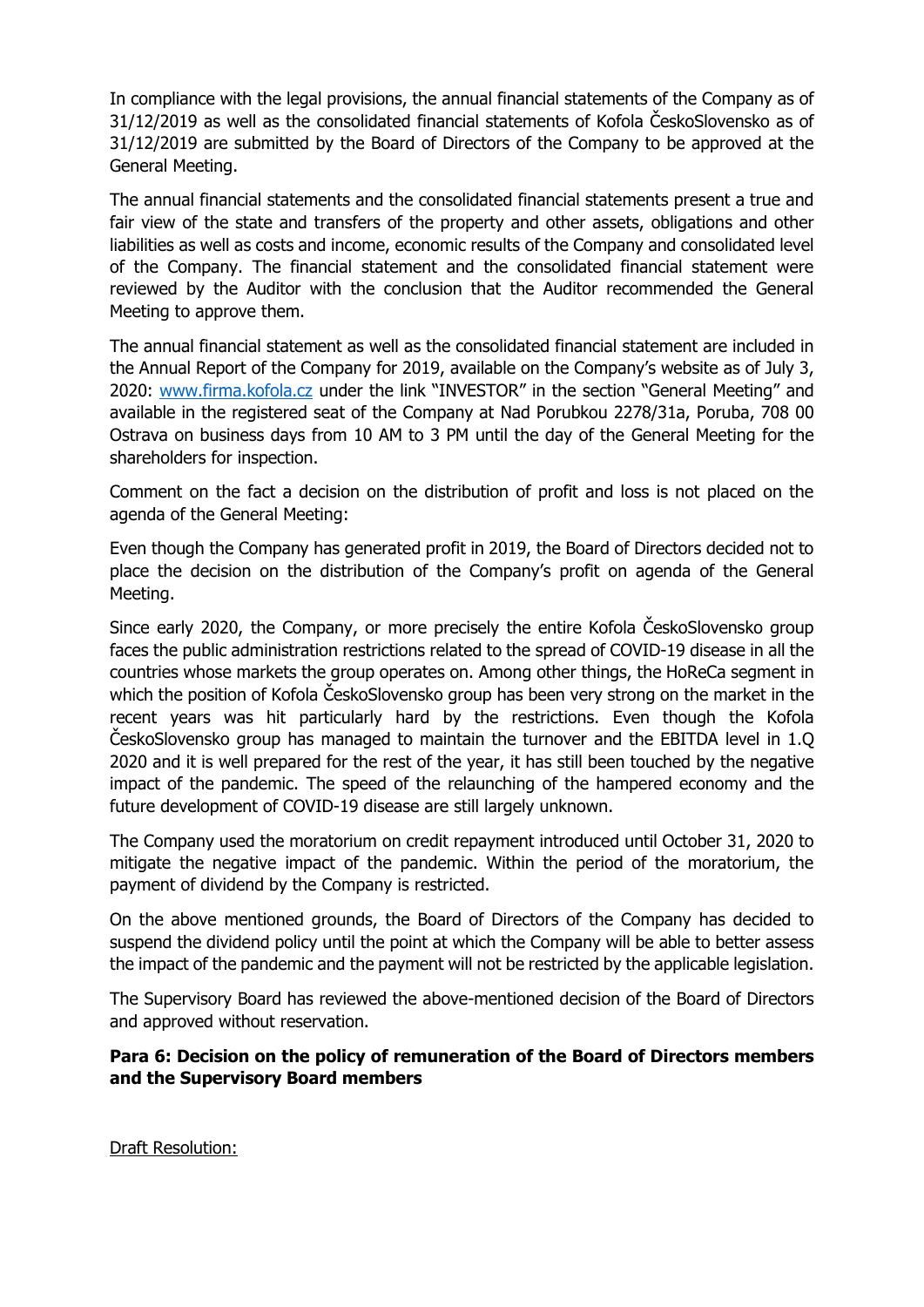"The General Meeting approves the Policy of remuneration of the Board of Directors members and the Supervisory Board members as it was submitted to in by the Company's Board of Directors."

### Reasoning:

Under the obligations pursuant to the amendment of the Capital Market Undertakings Act No. 204/2019 Sb. effective as of October 1, 2019, the Company established a clearly defined policy of remuneration of Company body members; the policy supports the business strategy, longterm interests and sustainability of the Company and explains how. The structure of remuneration established by the remuneration Policy is in line with the previous remuneration strategy of the Company.

As of July 3, 2020, the remuneration policy is available in the registered seat of the Company at Nad Porubkou 2278/31a, Poruba, 708 00 Ostrava on business days from 10 AM to 3 PM until the day of the General Meeting for the shareholders for inspection. As of the aboivestated day, it is also available on the Company's website: [www.firma.kofola.cz](http://www.firma.kofola.cz/) under the link "INVESTOR" in the section "General Meeting".

Under the transitory provisions of the above-mentioned amendment, the Board of Directors is presenting the Remuneration Policy to the ordinary General Meeting for approval.

### **Para 7: Re-election of the Supervisory Board members (confirmation of the existing members in their positions)**

### Draft Resolution:

"The General Meeting of the Company has decided to re-elect the following existing members (confirm the existing members in their positions) of the Company Board of Directors:

- Mr. **René Sommer**, date of birth: 3. 11. 1966, address: Železnobrodská 194/17, 747 06 Chvalíkovice;
- Mr. **Petr Pravda**, date of birth: 14. 1. 1961, address: Kotršov 185/9, Jaktař, 747 07 Opava;
- Mr. **Moshe Cohen-Nehemia**, date of birth: 26. 9. 1969, address: 40500 Even Yehuda, 41 Hameyasdim st., 2nd Floor, The State of Israel;
- Mr. **Tomáš Jendřejek**, date of birth: 3. 12. 1966, address: Brožíkova 1073/40, Pod Cvilínem, 794 01 Krnov,

due to the unification of their new 5-year term of office."

#### Reasoning:

Due to the state of emergency and the applicable prohibition of assembly, it was not possible to hold a General Meeting of the Company before the expiry of the term of office of Mr. René Sommer and Mr. Petr Pravda, members of the Supervisory Board. Under Section 20 (1) of the Act No 191/2020 Coll., on Certain Measures to Reduce the Impact of the Coronavirus SARS CoV-2 Epidemic on Participants of Court Proceedings, Injured Persons, Crime Victims and Legal Persons and on Amendment of the Insolvency Act and the Civil Procedure Code ("Lex Covid"), the term of the above-mentioned Supervisory Board members was extended until the expiry of 3 months after the day following the end of the extraordinary measure to contain the epidemic; the above-mentioned members agreed with that. Besides the expiry of the two above-mentioned members' terms, also the term of Mr. Cohen-Nehemia, the third member of